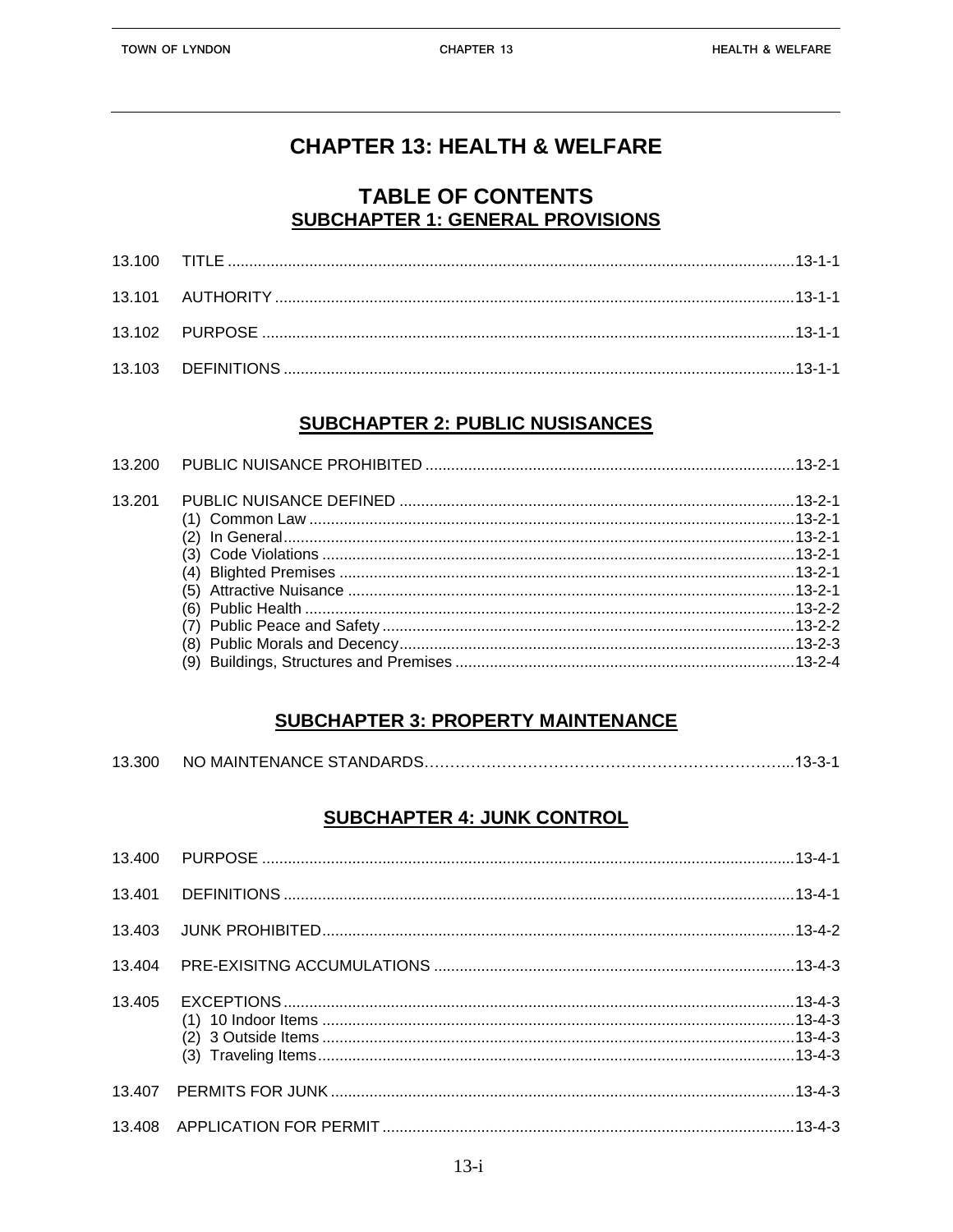13.506

13.507

13.508

13.509

| 13.409 |                                             |  |
|--------|---------------------------------------------|--|
| 13.410 |                                             |  |
| 13.412 |                                             |  |
| 13.413 |                                             |  |
| 13.414 |                                             |  |
| 13.416 |                                             |  |
| 13.417 |                                             |  |
| 13.418 |                                             |  |
| 13.420 |                                             |  |
| 13.421 |                                             |  |
| 13.422 |                                             |  |
|        | SUBCHAPTER 5: DUMPING AND DISPOSAL OF WASTE |  |
| 13.500 |                                             |  |
| 13.501 |                                             |  |
|        |                                             |  |
| 13.503 |                                             |  |
| 13.504 |                                             |  |
| 13.505 |                                             |  |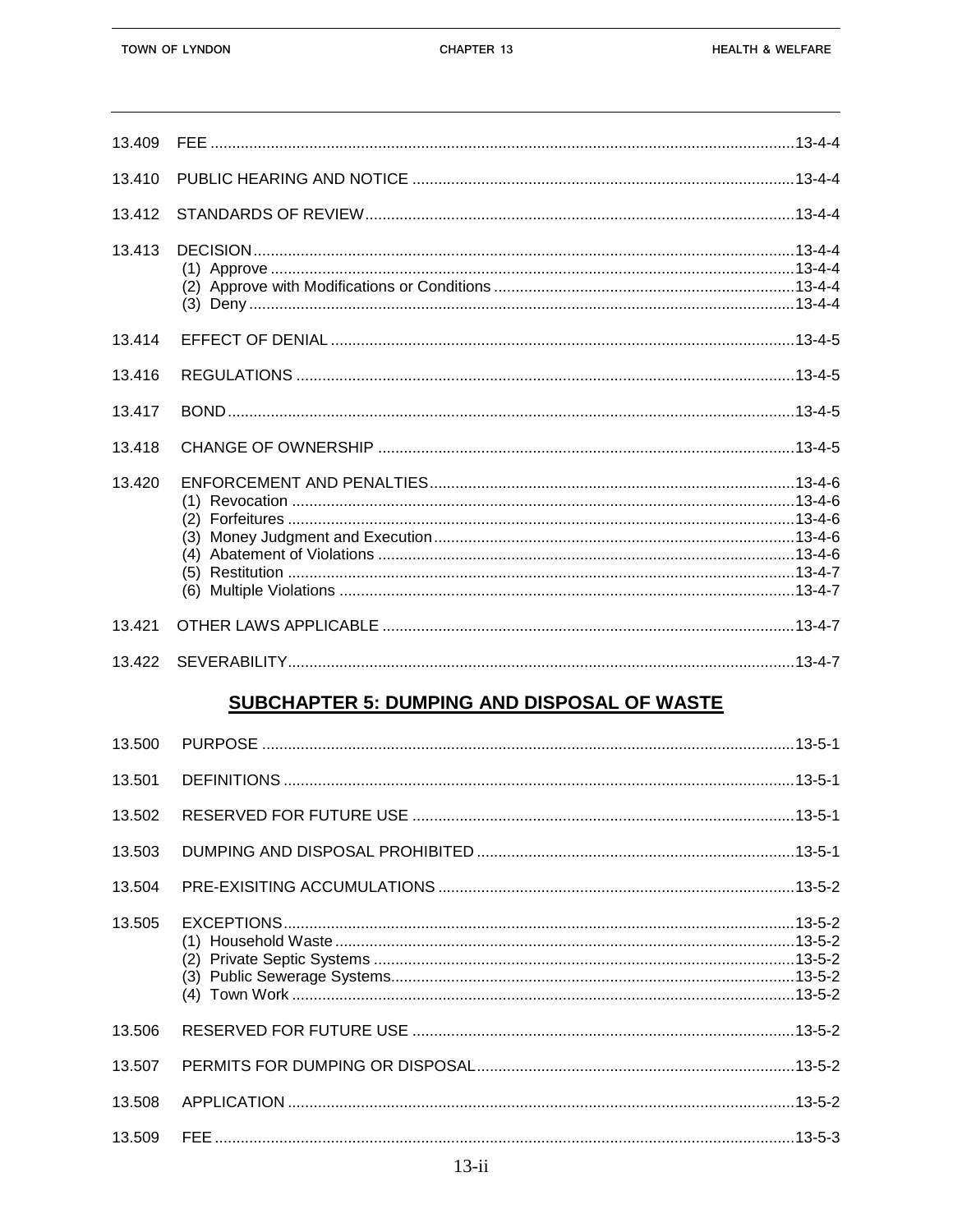| 13.510 |  |
|--------|--|
| 13.511 |  |
| 13.512 |  |
| 13.513 |  |
| 13.514 |  |
| 13.515 |  |
| 13.516 |  |
| 13.517 |  |
| 13.518 |  |
| 13.519 |  |
| 13.520 |  |
| 13.521 |  |
| 13.522 |  |
| 13.523 |  |
| 13.524 |  |